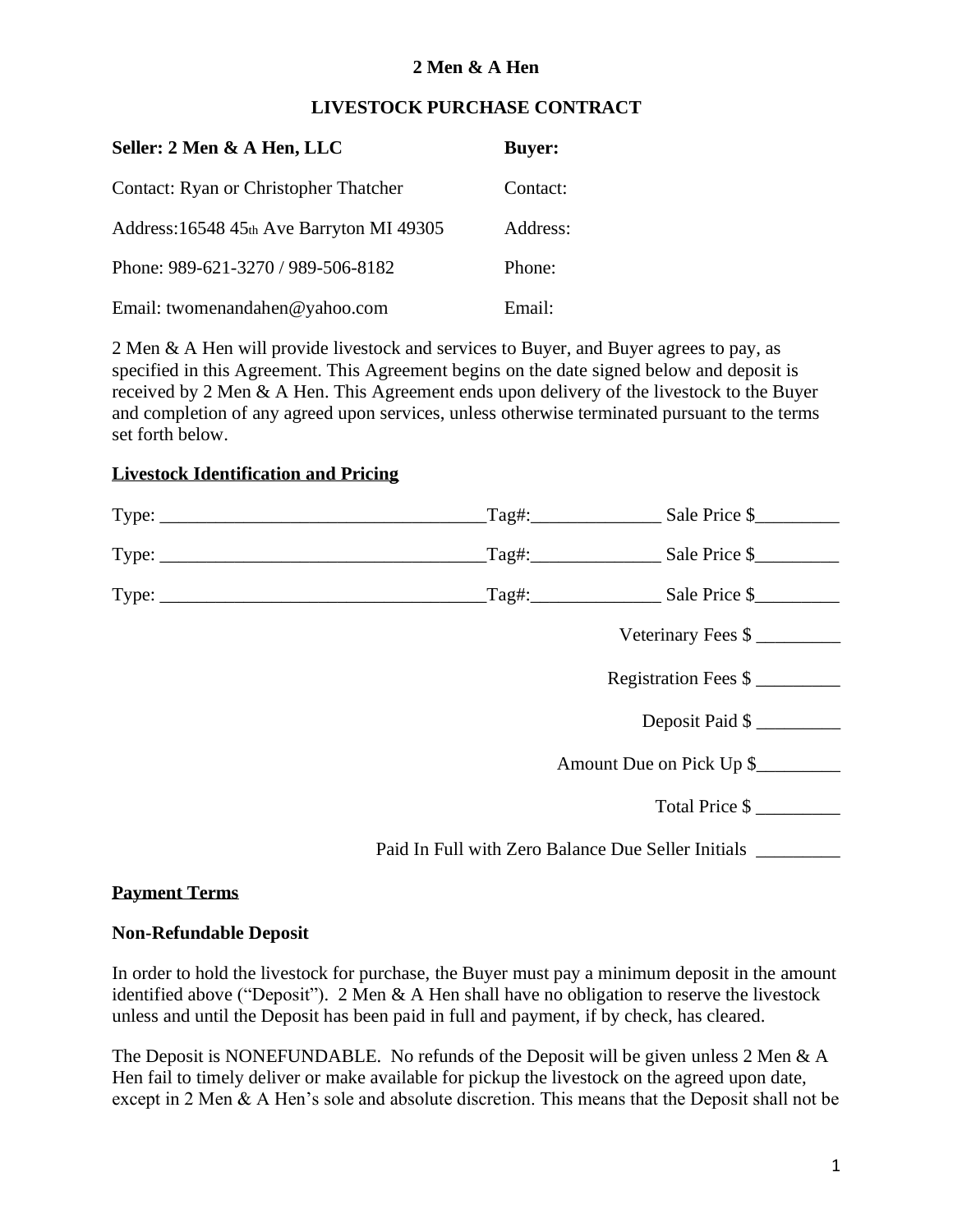# **LIVESTOCK PURCHASE CONTRACT**

refunded if (i) Buyer cancels this Agreement; (ii) Buyer fails to make the final payment prior to the delivery date, as identified herein; or (iii) Buyer fails to accept transfer of the livestock by the agreed upon delivery date.

The Buyer understands and agrees that the nonrefundable Deposit is necessary as 2 Men & A Hen prioritizes its breeding schedule and commitments based upon the deposits received and will incur additional costs to board and re-market livestock.

## **Payment Method and Requirement Before Sale**

All payment must be made in U.S. Dollars. Payment may be made via PayPal (Buyer pays additional 3% fee), cash, checks, or other compensation methods agreed to by both parties.

All forms of payment must clear 2 Men & A Hen's bank *before* livestock leave the farm.

## **Livestock Pickup**

## **Pickup Generally and Deadline**

Unless otherwise agreed upon in writing by the parties, the Buyer must pick up or arrange for third-party pickup and transport of the livestock within 14 days of the animals ready to depart date. If the Buyer fails to pick up and/or transfer of the livestock within that period of time, then 2 Men & A Hen may terminate this Agreement and retain the Deposit.

2 Men & A Hen does not provide livestock delivery services. The Buyer is responsible, at its sole cost and expense, for the pickup and transport of the livestock. The Buyer shall provide the name, address and telephone number of any person or entity hired to pick up and transport the livestock (i.e., the third-party shipper, airline, etc.). Any third-party shipper hired by the Buyer shall pick up the livestock from 2 Men & A Hen's principal place of business, unless otherwise agreed in writing.

#### **Title and Risk of Loss**

Title to the livestock shall transfer immediately upon pickup of the livestock by the Buyer or its third-party representative or shipper. The Buyer assumes all risk of loss to the livestock upon pickup of the livestock by the Buyer or its third-party shipper including, without limitation, accidental injury or death or illness during transport.

#### **Additional Services and Fees**

Veterinarian Health Certificate: If requested by Buyer or out of Michigan Transport, 2 Men & A Hen will obtain an appropriate certificate from its veterinarian. Cost will be according to the quote from the veterinarian. Veterinarian fees are due at time of final payment to allow for adequate time to schedule vet appointment and have necessary tests completed. Buyer understands that it may be one to six weeks based on testing. If a veterinarian health certificate is denied due to the health or condition of the livestock, 2 Men & A Hen shall notify Buyer and the Buyer shall have seven (7) days from the receipt of such notice to terminate this

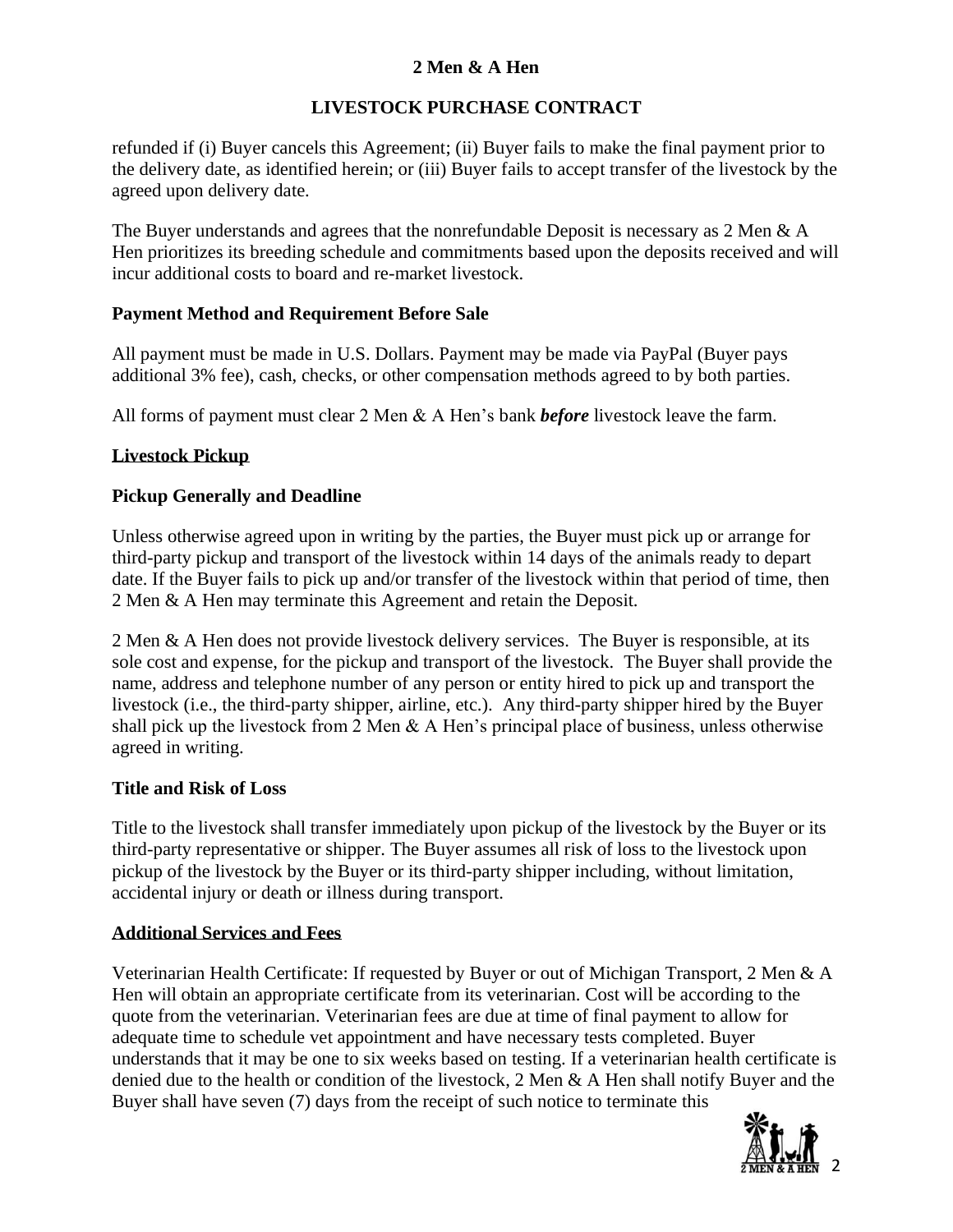## **LIVESTOCK PURCHASE CONTRACT**

Agreement. If the Buyer elects to terminate this Agreement, 2 Men & A Hen shall refund the Deposit subtracting from the Deposit the amount of the veterinarian fees, which shall be the responsibility of the Buyer.

Import Certificates: Buyer shall, at its sole cost and expense, obtain any required import certificates. 2 Men & A Hen will make all reasonable attempts to assist and ensure certificates are acquired in a timely manner.

Registration: 2 Men & A Hen will pay for animal registration or transfer. Note an additional fee of \$100 is added for ADCA registration of Dexter cattle. Individual registration fee is Buyer's responsibility. Buyer understands that registration may take an additional six months from date of final purchase.

2 Men & A Hen agrees that livestock provided will be of sound health at transfer. All liability for livestock health and wellbeing is placed upon the Buyer once the animal leaves 2 Men & A Hen.

#### **Limited Warranty and Remedies**

#### **Sound Health**

2 Men & A Hen represent and warrant that the livestock will be of sound health at the time of pickup of the livestock only. For purposes of this paragraph, "sound health" shall mean that the livestock has no known, undisclosed life threatening medical conditions. This warranty does not include any representations regarding the condition of the livestock after pickup, nor does it include representations regarding breeding capabilities or use.

#### **Limited Remedy**

In the event that the Buyer, through written confirmation of a licensed veterinarian, determines within fourteen (14) days of the Buyer's pickup of the livestock that the livestock was not in sound health at the time of purchase and pickup, the Buyer shall notify 2 Men & A Hen in writing of the determination. Upon receipt of such notice, 2 Men & A Hen may offer to the Buyer livestock of the same quality as a replacement or elect to provide a refund of the purchase price, with such election to be made in writing delivered to the Buyer within ten (10) days. In the event that a replacement or refund is offered, 2 Men & A Hen shall, at their sole cost and expense, deliver the replacement livestock and may require the return of the livestock. If a refund is to be issued, 2 Men  $\&$  A Hen will refund the purchase price within ten (10) days of the election.

2 Men & A Hen shall not have any liability whatsoever to any injuries, illness, failures or lameness, including death, associated with or arising out of the Buyer's care, diet, maintenance or housing of the livestock.

#### **DISCLAIMER OF WARRANTIES**

#### WITHOUT LIMITING THE FOREGOING, 2 MEN & A HEN HEREBY DISCLAIM ANY FURTHER REPRESENTATIONS OR WARRANTIES, WHETHER EXPRESS OR IMPLIED,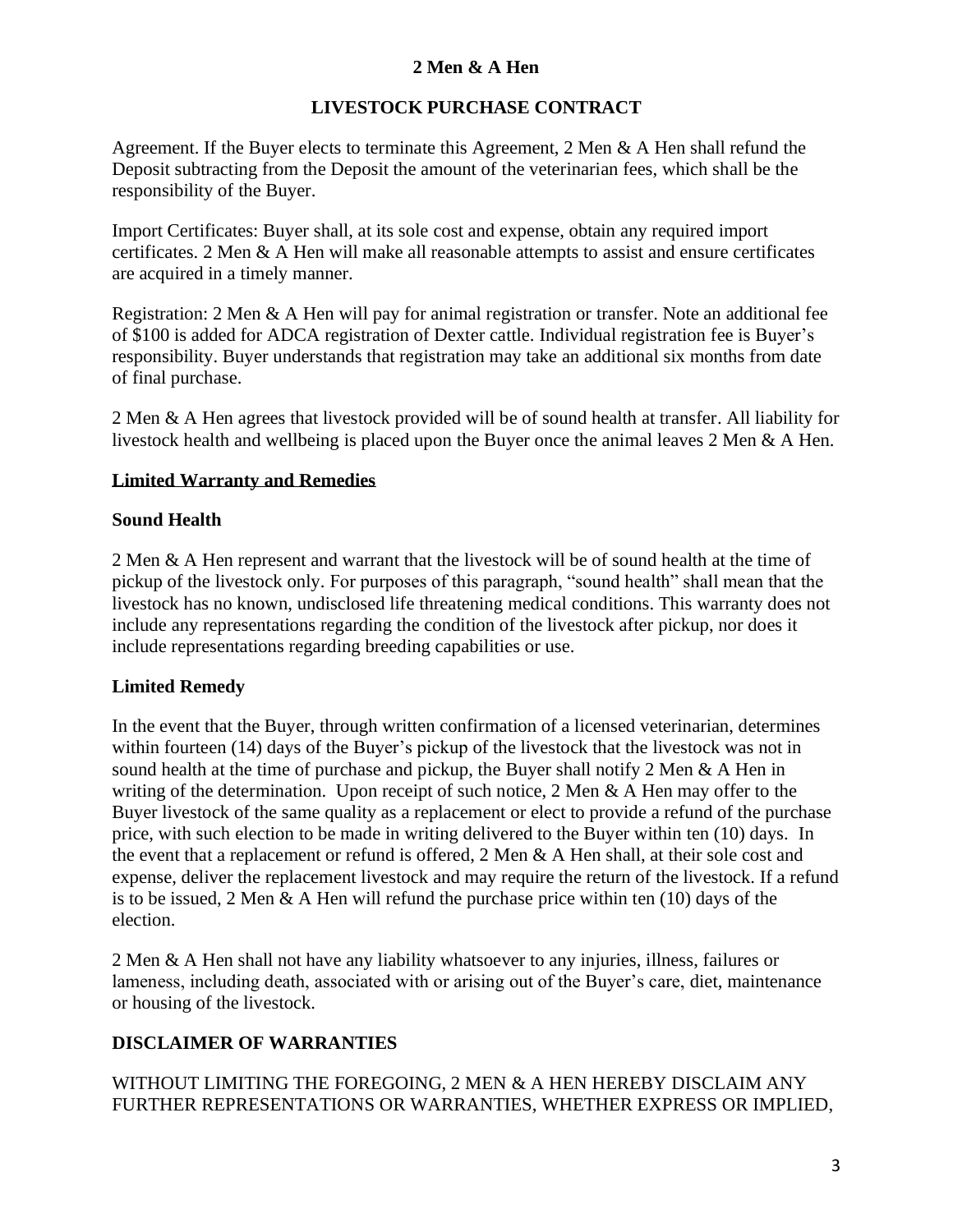## **LIVESTOCK PURCHASE CONTRACT**

TO THE EXTENT NOT CONTAINED ABOVE INCLUDING, BUT NOT LIMITED TO, THE WARRANTIES OF MERCHANTABILITY OR FITNESS FOR A PARTICULAR PURPOSE. THE BUYER FURTHER UNDERSTANDS AND AGREES THAT EXCEPT FOR THE LIMITED WARRANTY ABOVE, THE LIVESTOCK IS BEING SOLD AS-IS, WITH ANY LATENT (HIDDEN) PHYSICAL DEFECTS, ILLNESS, AND INABILITIES TO BREED OR NURTURE OFFSPRING AS BREEDER LIVESTOCK. 2 MEN & A HEN DOES NOT PROVIDE ANY WARRANTIES REGARDING ADULT HEIGHT, WEIGHT, TEMPERMENT OR QUALITY. IT IS THE SOLE RESPONSIBILITY OF BUYER TO REVIEW AND INSPECT 2 MEN & A HEN'S LIVESTOCK INVENTORY AND DETERMINE IF THE LIVESTOCK REPRESENTS THE BUYER'S IDEAL STOCK.

#### **DISCLAIMER OF CONSEQUENTIAL DAMAGES AND LIMITATION OF LIABILITY**

TO THE FULLEST EXTENT PERMITTED BY LAW, 2 MEN & A HEN SHALL NOT BE LIABLE TO BUYER FOR ANY CONSEQUENTIAL, SPECIAL OR INDIRECT DAMAGES OF ANY KIND INCLUDING, WITHOUT LIMITATION, LOSS OF USE, LOSS OF PROFIT, REPLACEMENT COSTS, BUSINESS INTERRUPTION OR OTHER DAMAGES REGARDLESS OF THE THEORY PLED OR WHETHER 2 MEN & A HEN WERE INFORMED OF THE POSSIBILITY OF SUCH LOSS. IN NO EVENT SHALL 2 MEN & A HEN'S TOTAL LIABILITY UNDER THIS AGREEMENT EXCEED THE TOTAL PRICE OF THE LIVESTOCK REFLECTED WITHIN THIS AGREEMENT.

#### **Miscellaneous**

Governing Law and Venue: The interpretation and enforcement of this Agreement shall be governed by the laws of the State of Michigan, without regard to conflicts of law principles. Any dispute arising out of this Agreement shall be venued in a court of having jurisdiction over the subject matter and Mecosta County, State of Michigan. The parties hereby stipulate that such venue is convenient.

Savings: If any provision in this Agreement is held unenforceable all remaining provisions of this Contract shall remain in full force and effect.

Modification: This Agreement may be modified only in writing and signed by both parties. Email messages confirming agreement by both parties will suffice and be considered as modifications to this contract.

Entire Agreement: This document represents the complete agreement and understanding of the parties.

Waiver: Any failure or delay by either of the parties to exercise any right under this Agreement shall not be deemed to be a waiver of such right.

Force Majeure: With the exception of any payment obligation under this Agreement, any delay of either party to perform their obligations under this Agreement shall be excused to the extent that it is caused by an event or occurrence beyond its reasonable control such as acts of God, actions by governmental authority, pandemics, sickness, fire, flood, windstorms, explosions,